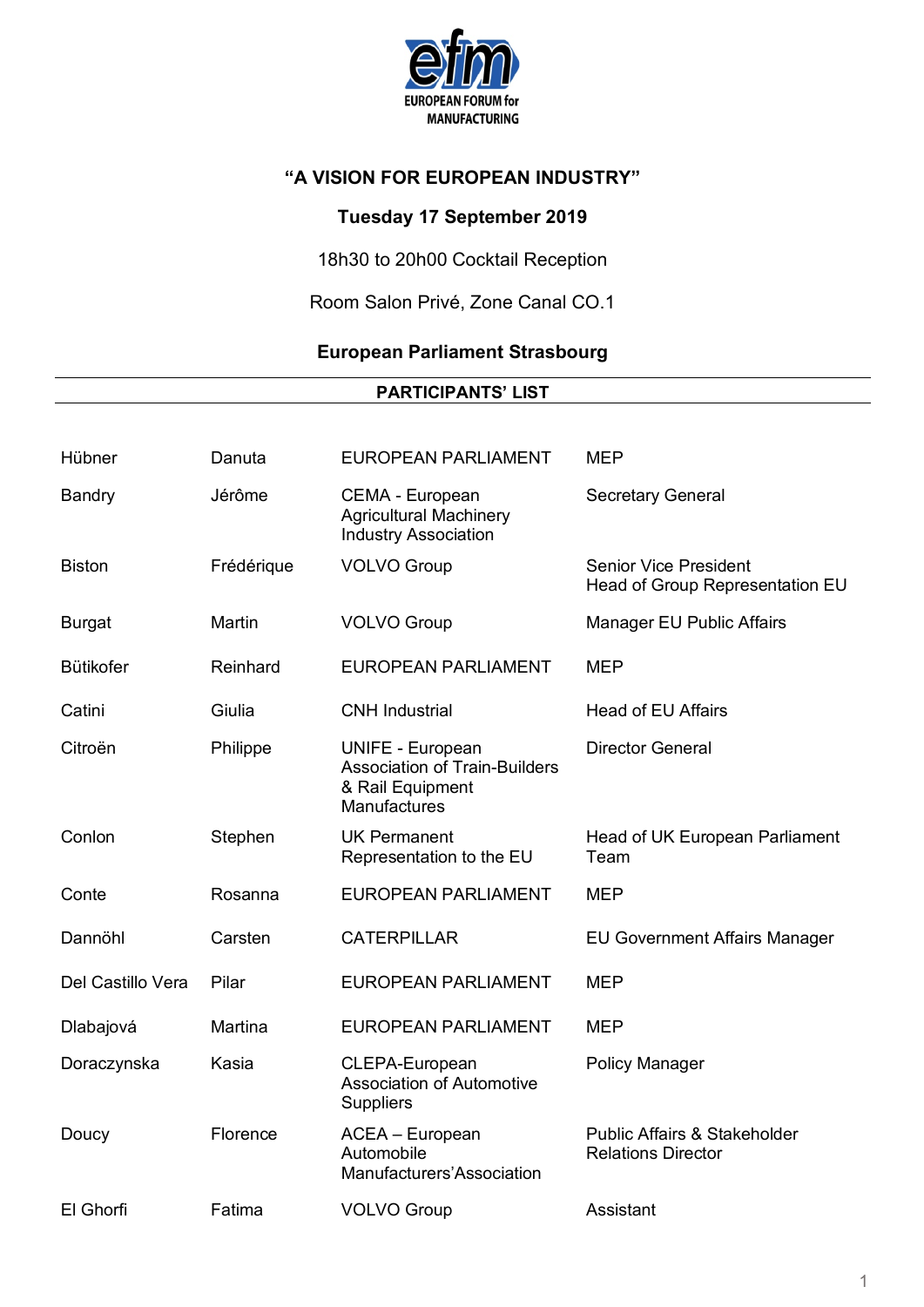

# **Tuesday 17 September 2019**

18h30 to 20h00 Cocktail Reception

Room Salon Privé, Zone Canal CO.1

# **European Parliament Strasbourg**

| <b>PARTICIPANTS' LIST</b> |                |                                                                               |                                 |  |  |
|---------------------------|----------------|-------------------------------------------------------------------------------|---------------------------------|--|--|
| Ertug                     | Ismail         | <b>EUROPEAN PARLIAMENT</b>                                                    | <b>MEP</b>                      |  |  |
| Falcioni                  | Paolo          | <b>APPLiA-Home Appliance</b><br>Europe                                        | <b>Director General</b>         |  |  |
| Feldman                   | Anna           | <b>VDMA - German Mechanical</b><br><b>Engineering Industry</b><br>Association | Climate & Energy Policy Officer |  |  |
| Fell                      | Antony         | <b>EUROPEAN FORUM FOR</b><br><b>MANUFACTURING</b>                             | <b>Secretary General</b>        |  |  |
| Fiocchi                   | Pietro         | <b>EUROPEAN PARLIAMENT</b>                                                    | <b>MEP</b>                      |  |  |
| Forcat                    | Eugenia        | Orgalim-Europe's<br><b>Technology Industries</b>                              | <b>Communications Director</b>  |  |  |
| García Muñoz              | Isabel         | <b>EUROPEAN PARLIAMENT</b>                                                    | <b>MEP</b>                      |  |  |
| Geier                     | Jens           | <b>EUROPEAN PARLIAMENT</b>                                                    | <b>MEP</b>                      |  |  |
| Grapini                   | Maria          | <b>EUROPEAN PARLIAMENT</b>                                                    | <b>MEP</b>                      |  |  |
| Grudler                   | Christophe     | <b>EUROPEAN PARLIAMENT</b>                                                    | <b>MEP</b>                      |  |  |
| Gunnarsson                | Amanda         | <b>VOLVO Group</b>                                                            | Manager EU Public Affairs       |  |  |
| Guziak                    | Roma           | <b>CECE - Committee for</b><br><b>European Construction</b><br>Equipment      | <b>Communications Manager</b>   |  |  |
| Hlaváček                  | Martin         | <b>EUROPEAN PARLIAMENT</b>                                                    | <b>MEP</b>                      |  |  |
| Jones                     | Jackie         | EUROPEAN PARLIAMENT                                                           | <b>MEP</b>                      |  |  |
| Kerelska                  | Viktoriya      | WindEurope                                                                    | Head Advocacy & Messaging       |  |  |
| Kovarík                   | Ondrej         | <b>EUROPEAN PARLIAMENT</b>                                                    | <b>MEP</b>                      |  |  |
| Kympouropoulos            | <b>Stelios</b> | <b>EUROPEAN PARLIAMENT</b>                                                    | <b>MEP</b>                      |  |  |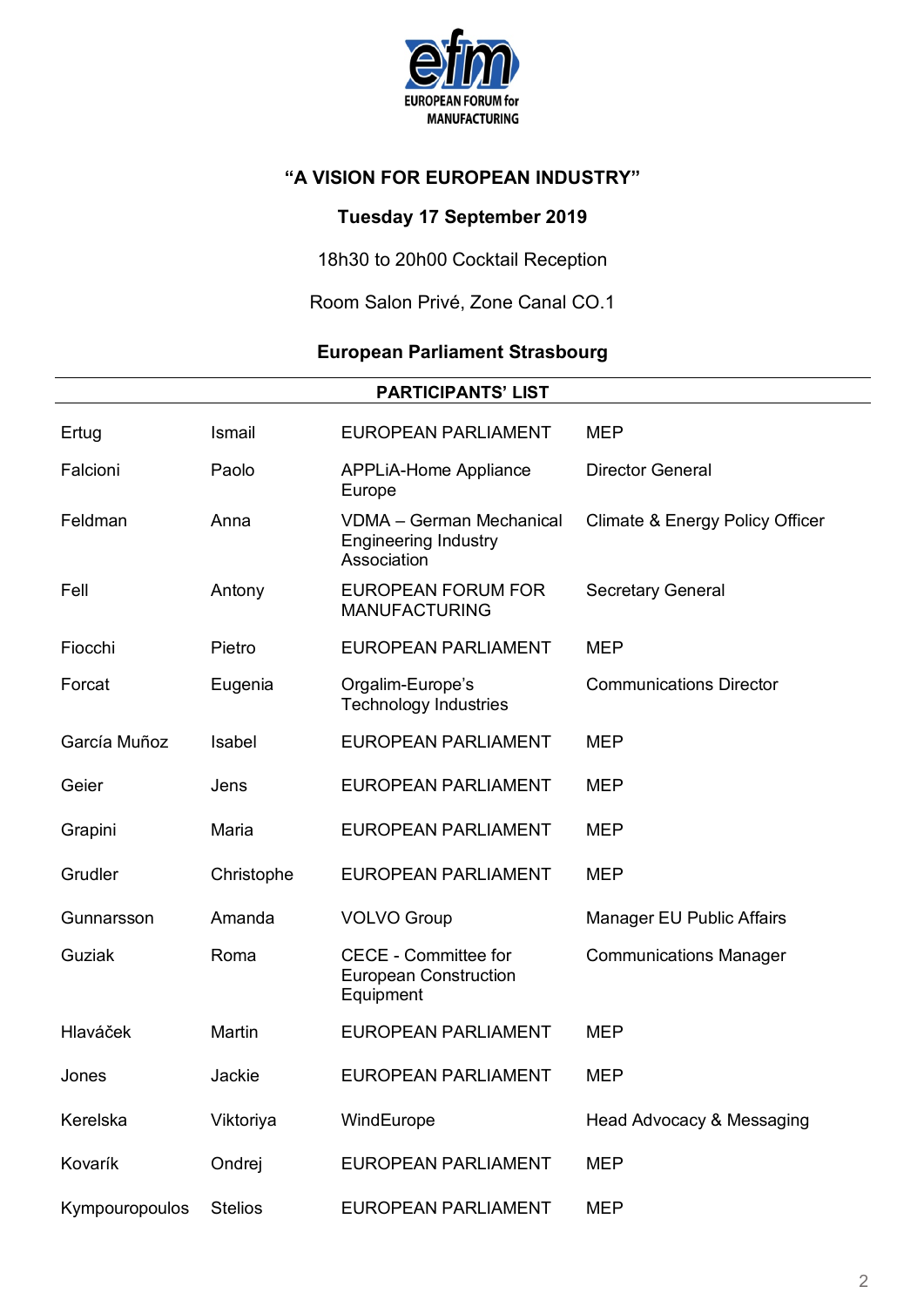

# **Tuesday 17 September 2019**

18h30 to 20h00 Cocktail Reception

Room Salon Privé, Zone Canal CO.1

# **European Parliament Strasbourg**

|                   |               | <b>PARTICIPANTS' LIST</b>                                                                            |                                                                            |
|-------------------|---------------|------------------------------------------------------------------------------------------------------|----------------------------------------------------------------------------|
| Lampasona         | Alberto       | <b>EUROPACABLE</b>                                                                                   | <b>Public Affairs Manager</b>                                              |
| Limmer            | Sylvia        | <b>EUROPEAN PARLIAMENT</b>                                                                           | <b>MEP</b>                                                                 |
| Linher            | Sigrid        | Orgalim-Europe's<br><b>Technology Industries</b>                                                     | Director - Energy, Climate and<br>Environment                              |
| Lohan             | Malte         | Orgalim-Europe's<br><b>Technology Industries</b>                                                     | <b>Director General</b>                                                    |
| Luykx             | Christoph     | Orgalim-Europe's<br><b>Technology Industries</b>                                                     | Director – Innovation and Digital<br>Transformation                        |
| <b>Marchais</b>   | Jean-Jacques  | <b>SCHNEIDER ELECTRIC</b>                                                                            | Energy & Carbon Senior Expert                                              |
| <b>McGuinness</b> | Mairead       | <b>EUROPEAN PARLIAMENT</b>                                                                           | <b>MEP VICE PRESIDENT</b>                                                  |
| McIntyre          | Anthea        | <b>EUROPEAN PARLIAMENT</b>                                                                           | <b>MEP</b>                                                                 |
| McReynolds        | Fergus        | Make UK                                                                                              | Director of EU Affairs                                                     |
| Okken             | Lisa-Maria    | <b>ZVEI - Germany's Electrical</b><br>Industries                                                     | <b>Manager EU Affairs</b>                                                  |
| Pavanello         | Antonio       | <b>CECE - Committee for</b><br><b>European Construction</b><br>Equipment                             | <b>EU Public Affairs Adviser</b>                                           |
| Peksa             | Mikuláš       | <b>EUROPEAN PARLIAMENT</b>                                                                           | <b>MEP</b>                                                                 |
| Pérez             | Pilar         | CLEPA - European<br><b>Association of Automotive</b><br><b>Suppliers</b>                             | Director Communications &<br>Operations                                    |
| Peuziat           | Jean-Philippe | UNIFE - European<br><b>Association of Train-Builders</b><br>& Rail Equipment<br><b>Manufacturers</b> | <b>Head of Unit for Public Affairs</b>                                     |
| Prandini          | Enrico        | CECE - Committee for<br><b>European Construction</b><br>Equipment                                    | <b>President CECE</b><br>Managing Director KOMATSU Italia<br>Manufacturing |